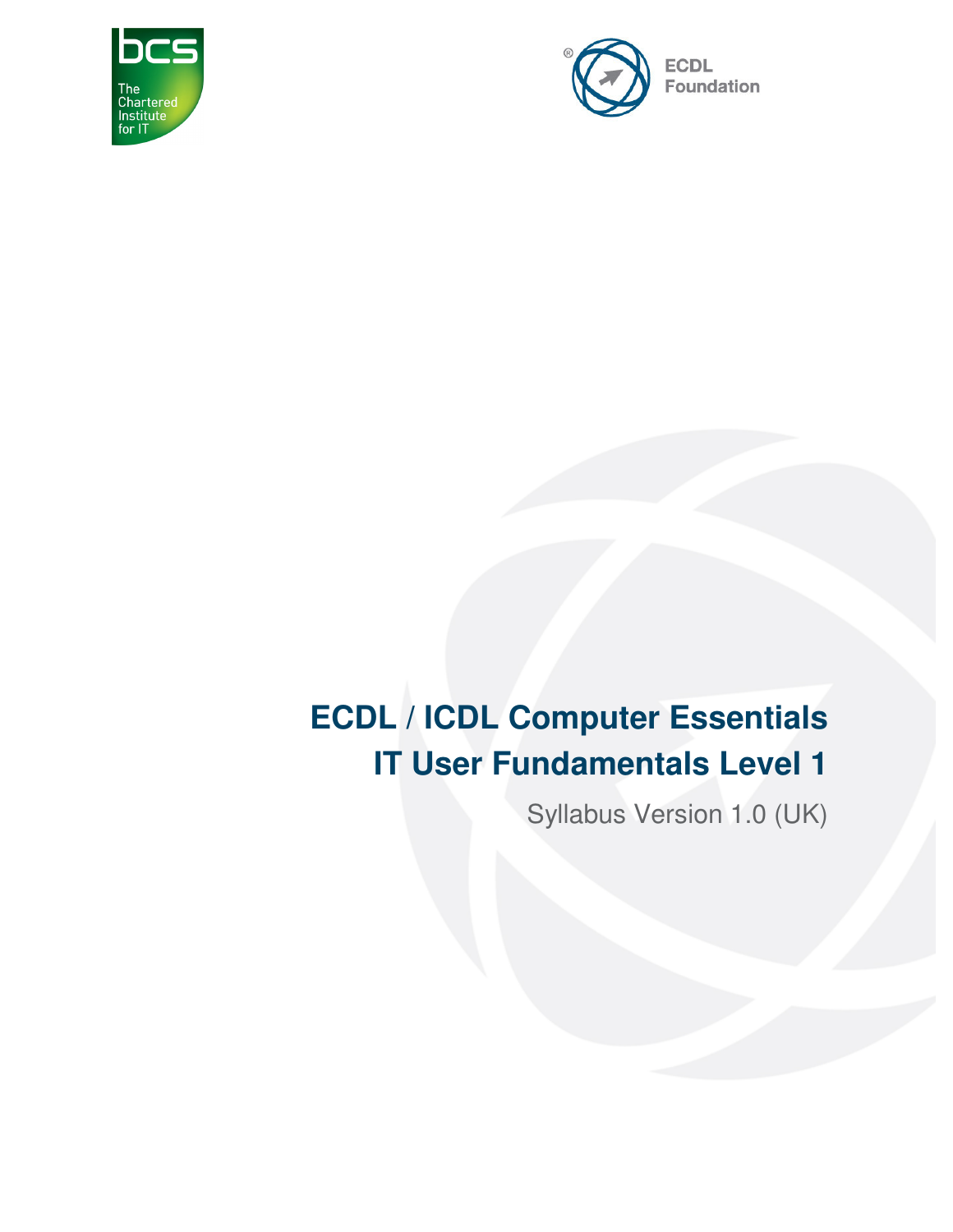



#### **Purpose**

This document details the syllabus for *ECDL / ICDL Computer Essentials*. The syllabus describes, through learning outcomes, the knowledge and skills that a candidate for ECDL / ICDL Computer Essentials should possess. The syllabus also provides the basis for the theory and practice-based test in this module.

#### **Copyright © 2012 ECDL Foundation**

All rights reserved. No part of this publication may be reproduced in any form except as permitted by ECDL Foundation. Enquiries for permission to reproduce material should be directed to ECDL Foundation.

#### **Disclaimer**

Although every care has been taken by ECDL Foundation in the preparation of this publication, no warranty is given by ECDL Foundation, as publisher, as to the completeness of the information contained within it and neither shall ECDL Foundation be responsible or liable for any errors, omissions, inaccuracies, loss or damage whatsoever arising by virtue of such information or any instructions or advice contained within this publication. Changes may be made by ECDL Foundation at its own discretion and at any time without notice.

#### **Mapping to the IT User Qualifications (ITQ)**

This syllabus, for use in the United Kingdom, maps to the ITQ unit "IT User Fundamentals" at Level 1. A small number of additional syllabus items (5) have been added to the standardised ECDL Computer Essentials module to ensure completeness of mapping. These syllabus items are indicated by a footnote.

ECDL Foundation is a registered business name of The European Computer Driving Licence Foundation Limited and ECDL Foundation (International) Limited. European Computer Driving Licence, ECDL, International Computer Driving Licence, ICDL, and related logos are all registered Trade Marks of ECDL Foundation. All rights reserved.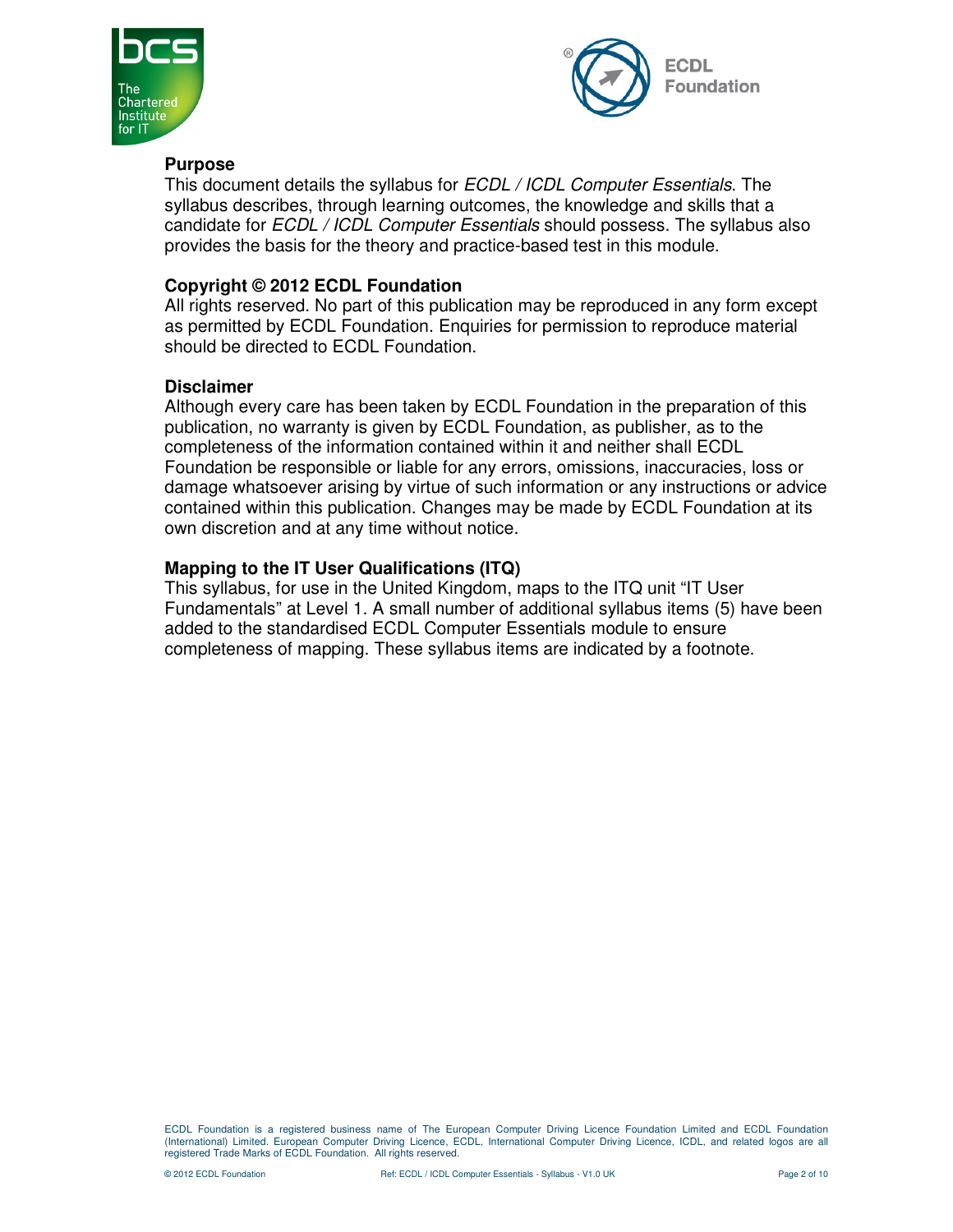



### **ECDL / ICDL Computer Essentials**

This module sets out essential concepts and skills relating to the use of devices, file creation and management, networks and data security.

## **Module Goals**

Successful candidates will be able to:

- Understand key concepts relating to ICT, computers, devices and software.
- Start up and shut down a computer.
- Work effectively on the computer desktop using icons, windows.
- Adjust the main operating system settings and use built-in help features.
- Create a simple document and print an output.
- Know about the main concepts of file management and be able to efficiently organise files and folders.
- Understand key storage concepts and use utility software to compress and extract large files.
- Understand network concepts and connection options and be able to connect to a network.
- Understand the importance of protecting data and devices from malware and of backing up data.
- Recognise considerations relating to green IT, accessibility and user health.

| <b>CATEGORY</b>                   | <b>SKILL SET</b> | REF.  | <b>TASK ITEM</b>                                                                                                                                                                                         |
|-----------------------------------|------------------|-------|----------------------------------------------------------------------------------------------------------------------------------------------------------------------------------------------------------|
| 1 Computers and<br><b>Devices</b> | $1.1$ ICT        | 1.1.1 | Define the term Information and<br><b>Communication Technology</b><br>(ICT).                                                                                                                             |
|                                   |                  | 1.1.2 | Identify different types of ICT<br>services/uses like: Internet<br>services, mobile technology,<br>office productivity applications.                                                                     |
|                                   | 1.2 Hardware     | 1.2.1 | Define the term hardware.<br>Identify the main types of<br>computers like: desktops,<br>laptops, tablets. Identify the<br>main types of devices like:<br>smartphones, media players,<br>digital cameras. |
|                                   |                  | 1.2.2 | Define the terms processor,<br>Random Access Memory<br>(RAM), storage. Understand<br>their impact on performance<br>when using computers and<br>devices.                                                 |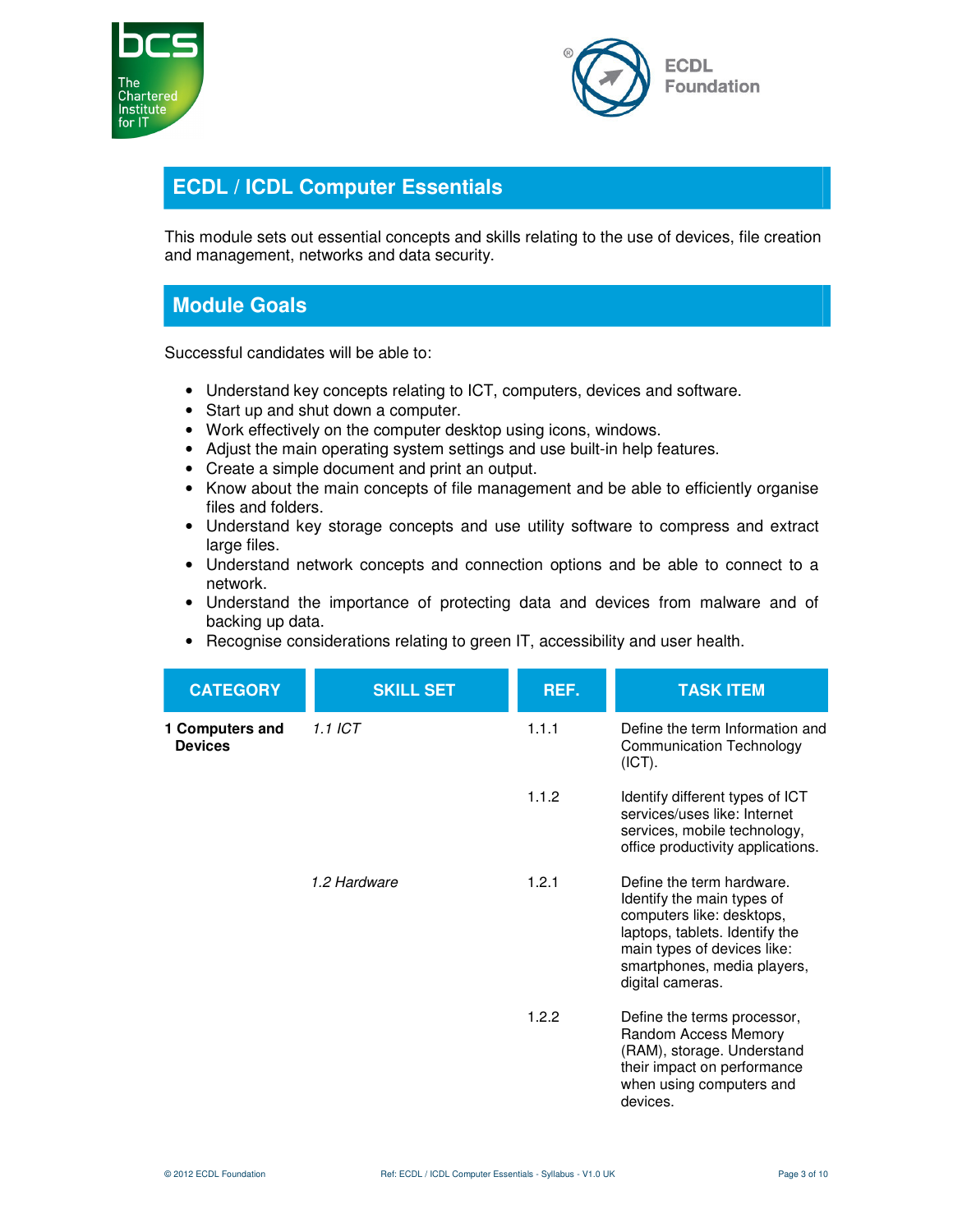

 $\ddot{\phantom{a}}$ 



| <b>CATEGORY</b> | <b>SKILL SET</b>           | REF.  | <b>TASK ITEM</b>                                                                                                                                                                                   |
|-----------------|----------------------------|-------|----------------------------------------------------------------------------------------------------------------------------------------------------------------------------------------------------|
|                 |                            | 1.2.3 | Identify the main types of<br>integrated and external<br>equipment like: printers,<br>screens, scanners, keyboards,<br>mouse/trackpad, webcam,<br>speakers, microphone, docking<br>station.        |
|                 |                            | 1.2.4 | Identify common input/output<br>ports like: USB, HDMI.                                                                                                                                             |
|                 | 1.3 Software and Licensing | 1.3.1 | Define the term software and<br>distinguish between the main<br>types of software like: operating<br>systems, applications. Know<br>that software can be installed<br>locally or available online. |
|                 |                            | 1.3.2 | Define the term operating<br>system and identify some<br>common operating systems for<br>computers and devices.                                                                                    |
|                 |                            | 1.3.3 | Identify common examples of<br>applications like: office<br>productivity, communications,<br>social networking, media,<br>design, mobile applications.                                             |
|                 |                            | 1.3.4 | Define the term End-User<br>License Agreement (EULA).<br>Recognise that software must<br>be licensed before use.                                                                                   |
|                 |                            | 1.3.5 | Outline the types of software<br>licenses: proprietary, open<br>source, trial version, shareware,<br>treeware.                                                                                     |
|                 | 1.4 Start Up, Shut Down    | 1.4.1 | Start a computer and log on<br>securely using a user name and<br>password.                                                                                                                         |
|                 |                            | 1.4.2 | Log off, shut down, restart a<br>computer using an appropriate<br>routine.                                                                                                                         |
|                 | 1.5 Maintenance            | 1.5.1 | Know the importance of regular<br>routine maintenance of IT<br>systems and how to carry out<br>routine maintenance of IT<br>systems safely.*                                                       |

<sup>© 2012</sup> ECDL Foundation **Ref: ECDL / ICDL Computer Essentials - Syllabus - V1.0 UK** Page 4 of 10 \* Items added to facilitate mapping to UK ITQ unit "IT User Fundamentals" at Level 1.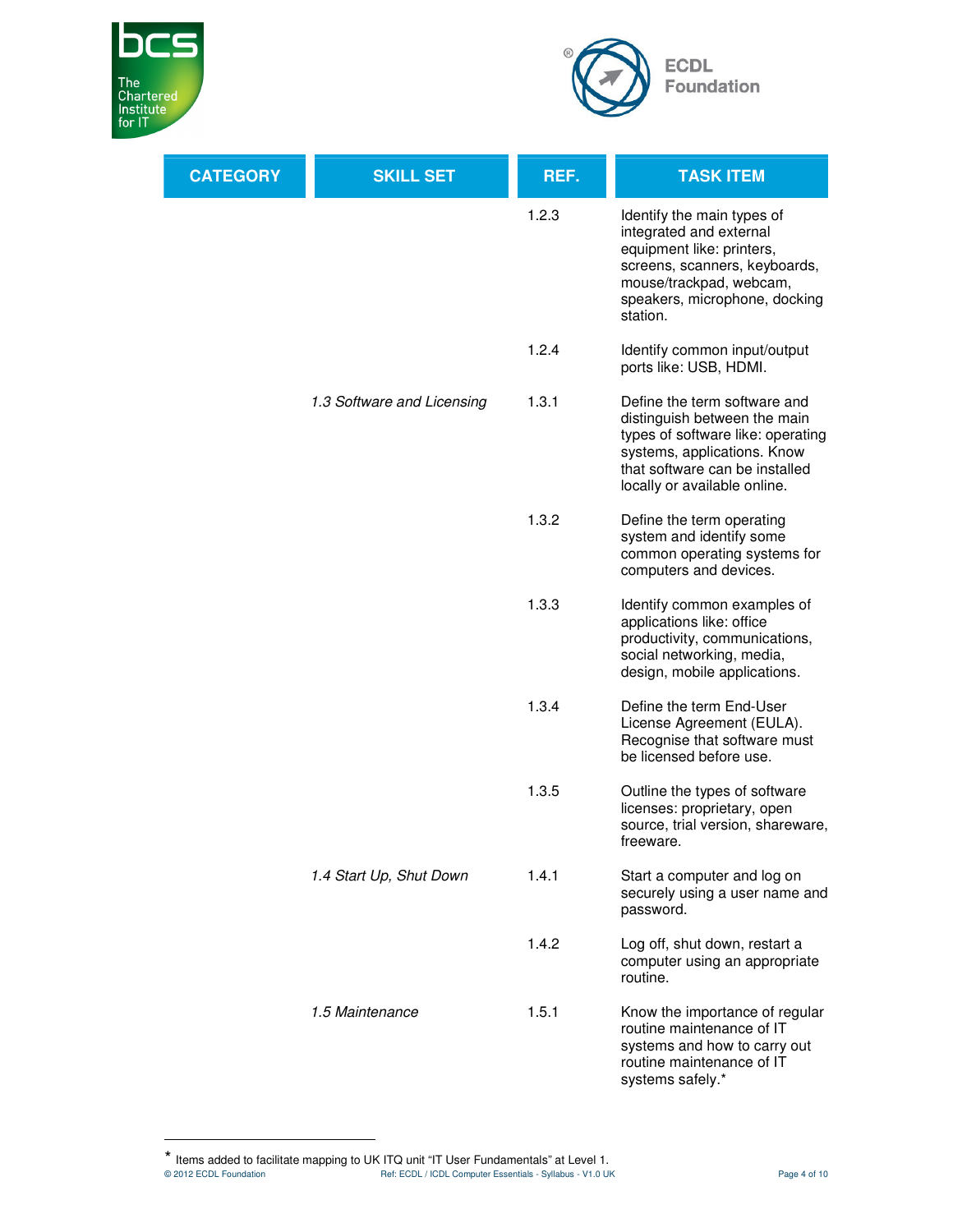

 $\ddot{\phantom{a}}$ 



| <b>CATEGORY</b>                      | <b>SKILL SET</b>       | REF.  | <b>TASK ITEM</b>                                                                                                                                             |
|--------------------------------------|------------------------|-------|--------------------------------------------------------------------------------------------------------------------------------------------------------------|
|                                      |                        | 1.5.2 | Identify sources of help and<br>take appropriate action to<br>handle routine IT problems.*                                                                   |
| 2 Desktop, Icons,<br><b>Settings</b> | 2.1 Desktop and Icons  | 2.1.1 | Outline the purpose of the<br>desktop and the task bar.                                                                                                      |
|                                      |                        | 2.1.2 | Identify common icons like<br>those representing: files,<br>folders, applications, printers,<br>drives, shortcuts/aliases,<br>recycle bin/wastebasket/trash. |
|                                      |                        | 2.1.3 | Select and move icons.                                                                                                                                       |
|                                      |                        | 2.1.4 | Create, rename, move, delete a<br>shortcut/alias.                                                                                                            |
|                                      | 2.2 Using Windows      | 2.2.1 | Identify the different parts of a<br>window: title bar, menu bar,<br>toolbar, ribbon, status bar,<br>scroll bar.                                             |
|                                      |                        | 2.2.2 | Open, collapse, expand,<br>restore down, maximise, resize,<br>move, close a window.                                                                          |
|                                      |                        | 2.2.3 | Switch between open windows.                                                                                                                                 |
|                                      | 2.3 Tools and Settings | 2.3.1 | Use available help functions.                                                                                                                                |
|                                      |                        | 2.3.2 | View the computer's basic<br>system information: operating<br>system name and version<br>number, installed RAM.                                              |
|                                      |                        | 2.3.3 | Change desktop configuration<br>settings: date and time, volume<br>settings, background,<br>resolution.                                                      |
|                                      |                        | 2.3.4 | Change, add, remove keyboard<br>language. Change default<br>language.                                                                                        |
|                                      |                        | 2.3.5 | Shut down a non-responding<br>application.                                                                                                                   |
|                                      |                        | 2.3.6 | Install, uninstall an application.                                                                                                                           |

<sup>© 2012</sup> ECDL Foundation **Ref: ECDL / ICDL Computer Essentials - Syllabus - V1.0 UK** Page 5 of 10 \* Items added to facilitate mapping to UK ITQ unit "IT User Fundamentals" at Level 1.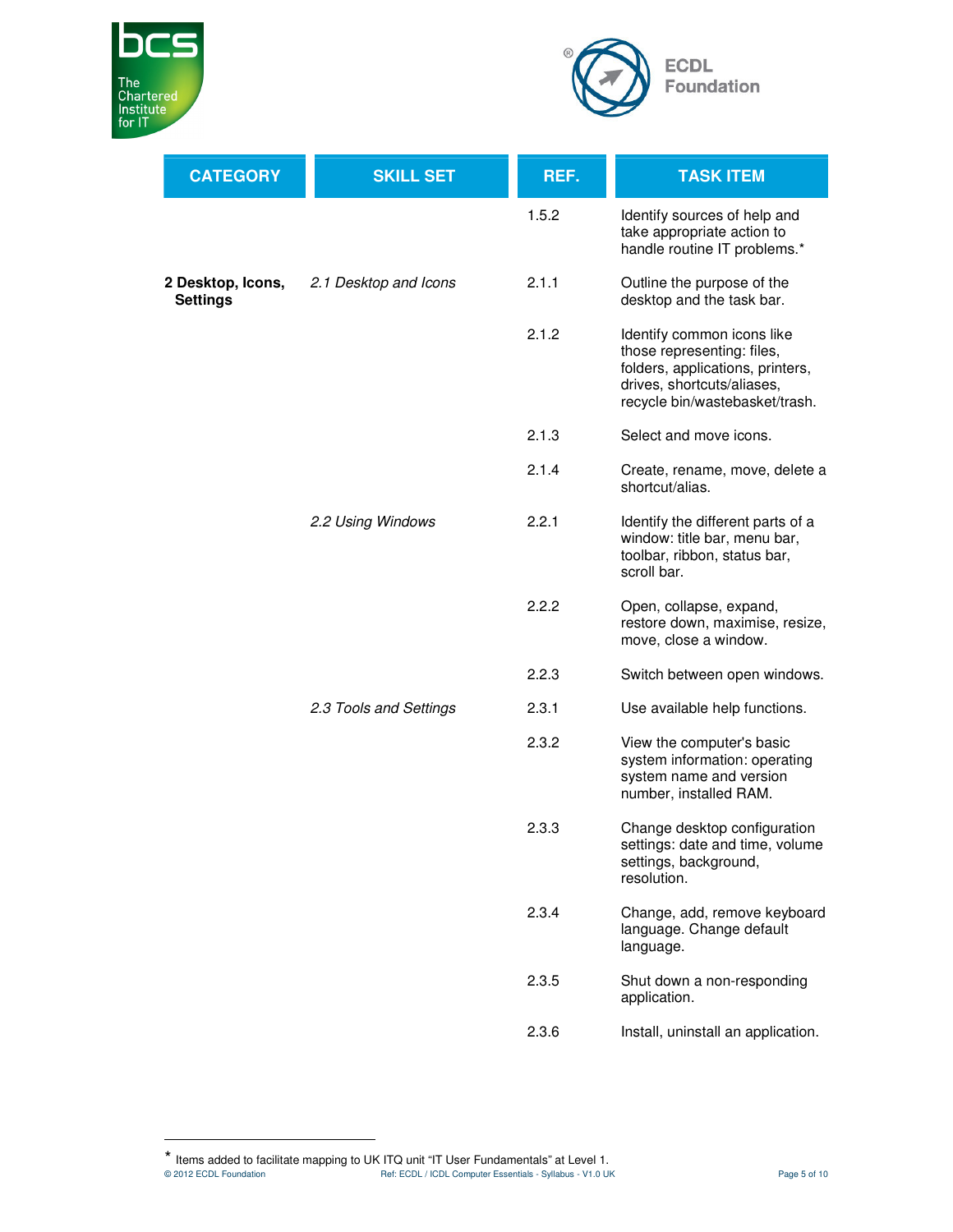



| <b>CATEGORY</b>   | <b>SKILL SET</b>                     | REF.  | <b>TASK ITEM</b>                                                                                                                                                               |
|-------------------|--------------------------------------|-------|--------------------------------------------------------------------------------------------------------------------------------------------------------------------------------|
|                   |                                      | 2.3.7 | Connect a device (USB flash<br>drive, digital camera, media<br>player) to a computer.<br>Disconnect a device using an<br>appropriate routine.                                  |
|                   |                                      | 2.3.8 | Capture a full screen, active<br>window.                                                                                                                                       |
| 3 Outputs         | 3.1 Working with Text                | 3.1.1 | Open, close a word processing<br>application. Open, close files.                                                                                                               |
|                   |                                      | 3.1.2 | Enter text into a document.                                                                                                                                                    |
|                   |                                      | 3.1.3 | Copy, move text within a<br>document, between open<br>documents. Paste a screen<br>capture into a document.                                                                    |
|                   |                                      | 3.1.4 | Save and name a document.                                                                                                                                                      |
|                   | 3.2 Printing                         | 3.2.1 | Install, uninstall a printer. Print<br>a test page.                                                                                                                            |
|                   |                                      | 3.2.2 | Set the default printer from an<br>installed printer list.                                                                                                                     |
|                   |                                      | 3.2.3 | Print a document from a word<br>processing application.                                                                                                                        |
|                   |                                      | 3.2.4 | View, pause, restart, cancel a<br>print job.                                                                                                                                   |
| 4 File Management | 4.1 Introducing Files and<br>Folders | 4.1.1 | Understand how an operating<br>system organises drives,<br>folders, files in a hierarchical<br>structure. Navigate between<br>drives, folders, sub-folders,<br>files.          |
|                   |                                      | 4.1.2 | Display file, folder properties<br>like: name, size, location.                                                                                                                 |
|                   |                                      | 4.1.3 | Change view to display files<br>and folders like: tiles, icons, list,<br>details.                                                                                              |
|                   |                                      | 4.1.4 | Identify common file types like:<br>word processing, spreadsheet,<br>presentation, portable<br>document format (pdf), image,<br>audio, video, compressed,<br>executable files. |
|                   |                                      | 4.1.5 | Open a file, folder, drive.                                                                                                                                                    |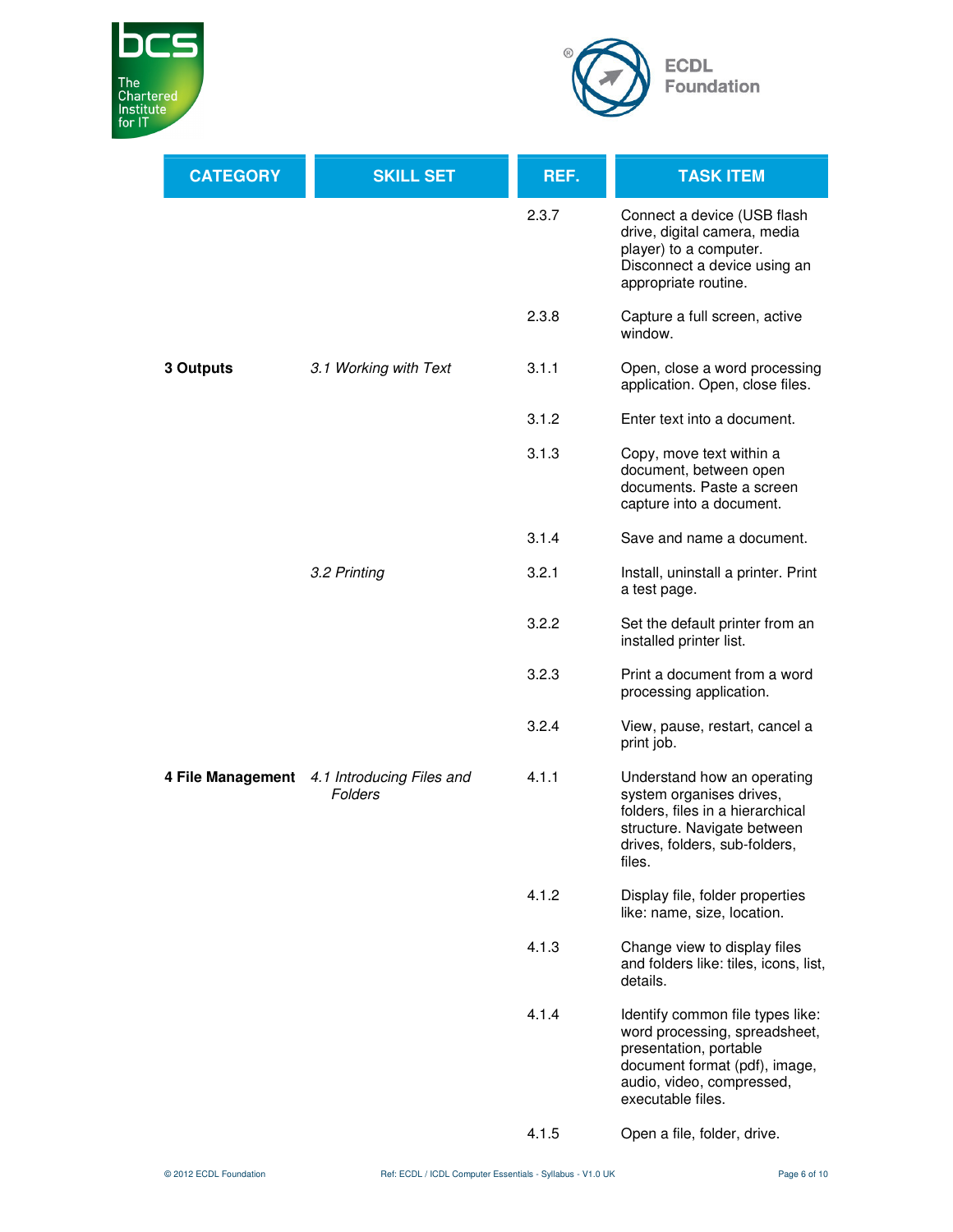



| <b>CATEGORY</b> | <b>SKILL SET</b>                    | REF.   | <b>TASK ITEM</b>                                                                                                                                                                                   |
|-----------------|-------------------------------------|--------|----------------------------------------------------------------------------------------------------------------------------------------------------------------------------------------------------|
|                 |                                     | 4.1.6  | Recognise good practice in<br>folder, file naming: use<br>meaningful names for folders<br>and files to help with searching<br>and organisation.                                                    |
|                 |                                     | 4.1.7  | Create a folder.                                                                                                                                                                                   |
|                 |                                     | 4.1.8  | Rename a file, folder.                                                                                                                                                                             |
|                 |                                     | 4.1.9  | Search for files by properties:<br>all or part of file name using<br>wildcards if necessary, content,<br>date modified.                                                                            |
|                 |                                     | 4.1.10 | View list of recently used files.                                                                                                                                                                  |
|                 | 4.2 Organising Files and<br>Folders | 4.2.1  | Select individual, adjacent, non-<br>adjacent files, folders.                                                                                                                                      |
|                 |                                     | 4.2.2  | Sort files in ascending,<br>descending order by name,<br>size, type, date modified.                                                                                                                |
|                 |                                     | 4.2.3  | Copy, move files, folders<br>between folders, drives.                                                                                                                                              |
|                 |                                     | 4.2.4  | Delete files, folders to the<br>recycle bin/wastebasket/trash<br>and restore to original location.                                                                                                 |
|                 |                                     | 4.2.5  | Empty the recycle<br>bin/wastebasket/trash.                                                                                                                                                        |
|                 | 4.3 Storage and Compression         | 4.3.1  | Identify the main types of<br>storage media like: internal<br>hard disk, external hard disk,<br>network drive, CD, DVD, Blu-<br>ray Disc, USB flash drive,<br>memory card, online file<br>storage. |
|                 |                                     | 4.3.2  | Identify file size, folder size,<br>storage capacity measurements<br>like: KB, MB, GB, TB.                                                                                                         |
|                 |                                     | 4.3.3  | View available space on a<br>storage device.                                                                                                                                                       |
|                 |                                     | 4.3.4  | Understand the purpose of file,<br>folder compression.                                                                                                                                             |
|                 |                                     | 4.3.5  | Compress files, folders.                                                                                                                                                                           |
|                 |                                     | 4.3.6  | Extract compressed files,<br>folders to a location on a drive.                                                                                                                                     |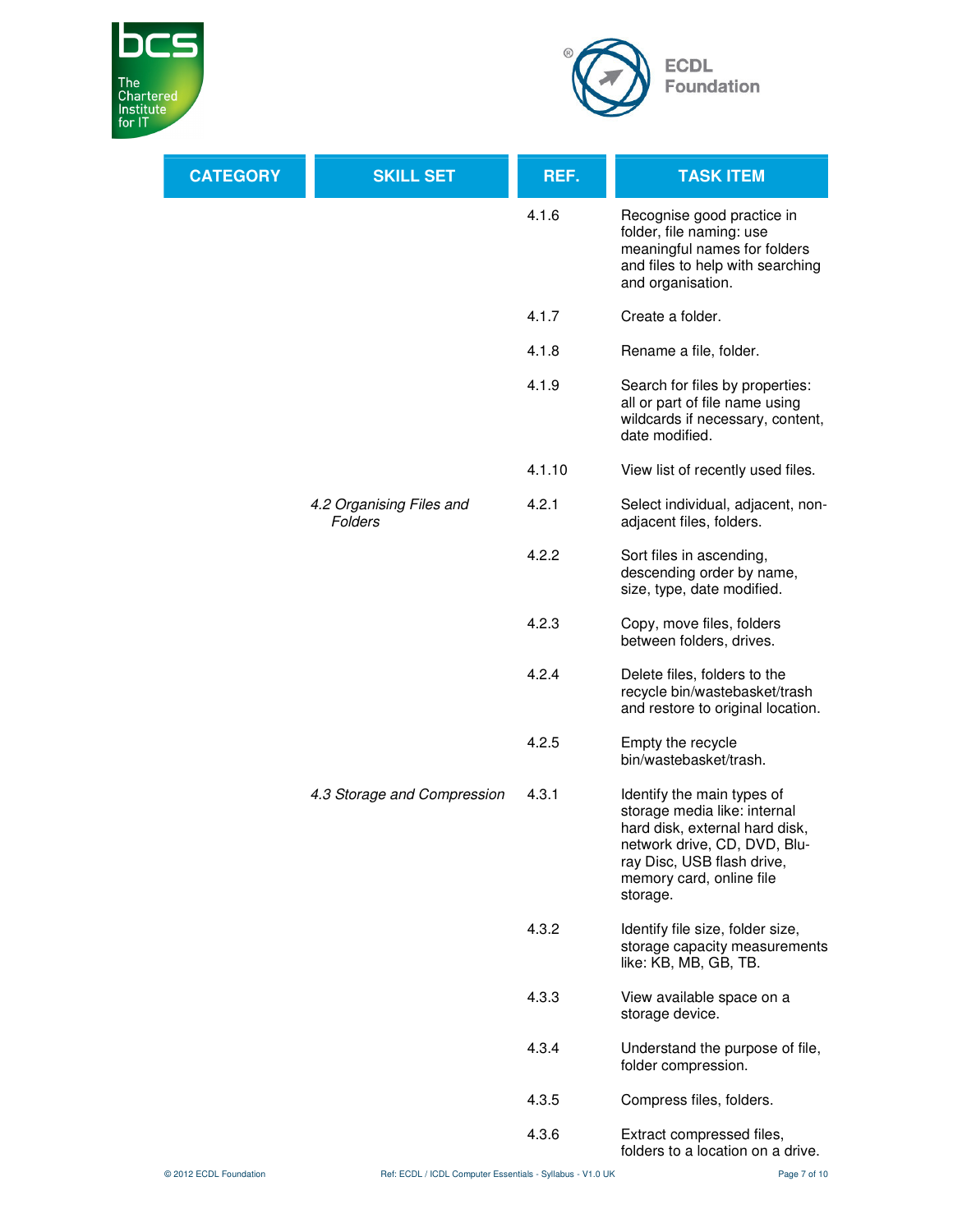



| <b>CATEGORY</b>                            | <b>SKILL SET</b>                          | REF.  | <b>TASK ITEM</b>                                                                                                                                                                                        |
|--------------------------------------------|-------------------------------------------|-------|---------------------------------------------------------------------------------------------------------------------------------------------------------------------------------------------------------|
| 5 Networks                                 | 5.1 Network Concepts                      | 5.1.1 | Define the term network.<br>Outline the purpose of a<br>network: to share, access data<br>and devices securely.                                                                                         |
|                                            |                                           | 5.1.2 | Define the term Internet.<br>Identify some of its main uses<br>like: World Wide Web (WWW),<br>VoIP, e-mail, IM.                                                                                         |
|                                            |                                           | 5.1.3 | Define the terms intranet, virtual<br>private network (VPN) and<br>identify their main uses.                                                                                                            |
|                                            |                                           | 5.1.4 | Understand what transfer rate<br>means. Understand how it is<br>measured: bits per second<br>(bps), kilobits per second<br>(kbps), megabits per second<br>(mbps), gigabits per second<br>(gbps).        |
|                                            |                                           | 5.1.5 | Understand the concepts of<br>downloading from, uploading to<br>a network.                                                                                                                              |
|                                            | 5.2 Network Access                        | 5.2.1 | Identify the different options for<br>connecting to the Internet like:<br>phone line, mobile phone,<br>cable, wi-fi, wi-max, satellite.                                                                 |
|                                            |                                           | 5.2.2 | Define the term Internet Service<br>Provider (ISP). Identify<br>important considerations when<br>selecting an internet<br>subscription option like: upload<br>speed, download speed and<br>quota, cost. |
|                                            |                                           | 5.2.3 | Recognise the status of a<br>wireless network:<br>protected/secure, open.                                                                                                                               |
|                                            |                                           | 5.2.4 | Connect to a wireless network.                                                                                                                                                                          |
| <b>6 Security and</b><br><b>Well-Being</b> | 6.1 Protecting Data and<br><b>Devices</b> | 6.1.1 | Recognise good password<br>policies like: create with<br>adequate length, adequate<br>character mix, do not share,<br>change regularly.                                                                 |
|                                            |                                           | 6.1.2 | Define the term firewall and<br>outline its purpose.                                                                                                                                                    |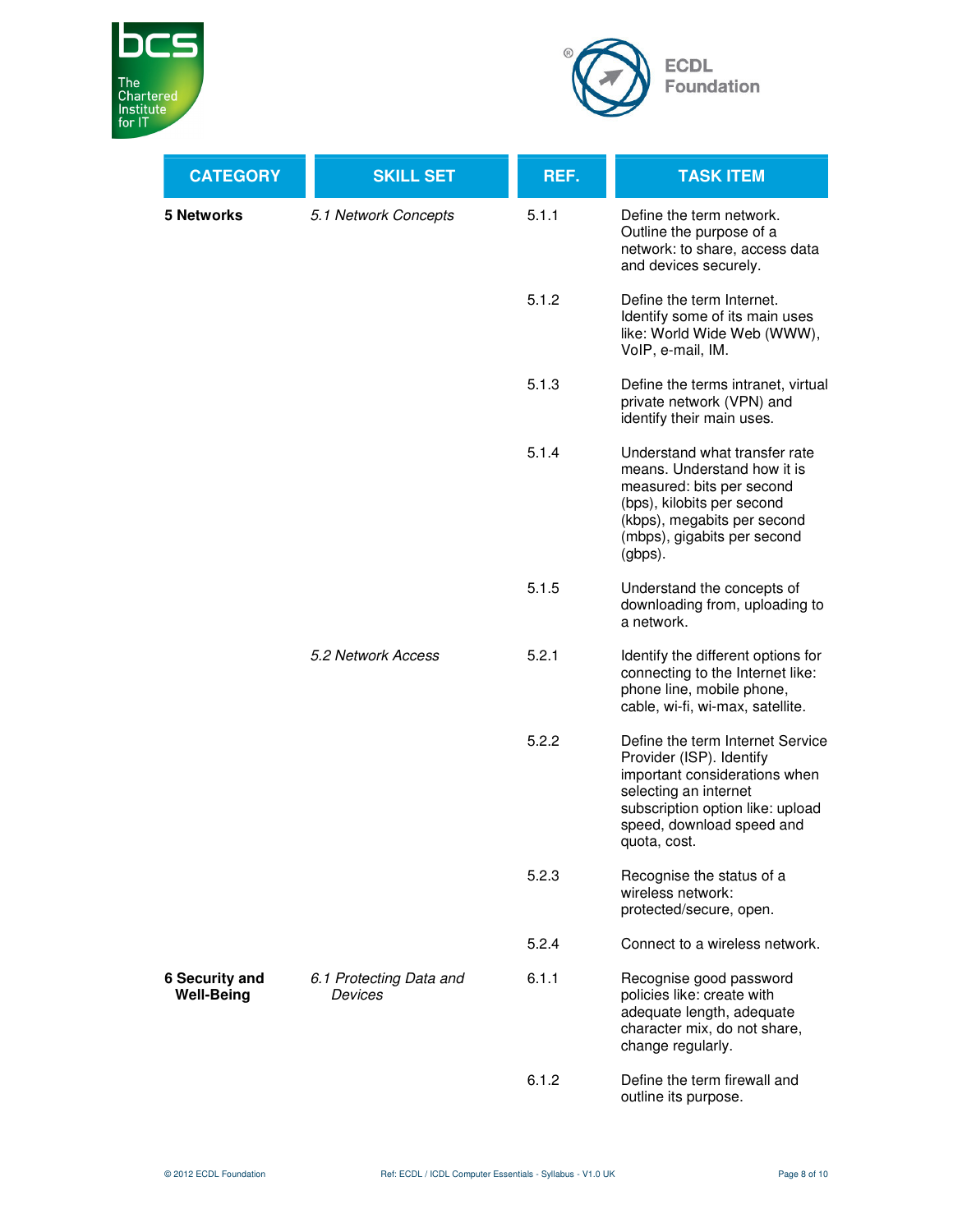

 $\ddot{\phantom{a}}$ 



| <b>CATEGORY</b> | <b>SKILL SET</b>        | REF.  | <b>TASK ITEM</b>                                                                                                                                                                                                             |
|-----------------|-------------------------|-------|------------------------------------------------------------------------------------------------------------------------------------------------------------------------------------------------------------------------------|
|                 |                         | 6.1.3 | Understand the purpose of<br>regularly backing up data to a<br>remote location.                                                                                                                                              |
|                 |                         | 6.1.4 | Recognise the importance of<br>regularly updating software like:<br>anti-virus, application, operating<br>system software.                                                                                                   |
|                 |                         | 6.1.5 | Know how to stay safe when<br>using ICT-based<br>communication: protect<br>personal information, avoid<br>misuse of images, use<br>appropriate language, respect<br>confidentiality, use copy lists<br>with discrimination.* |
|                 | 6.2 Malware             | 6.2.1 | Understand the term malware.<br>Identify different types of<br>malware like: virus, worm,<br>Trojan, spyware.                                                                                                                |
|                 |                         | 6.2.2 | Be aware how malware can<br>infect a computer or device.                                                                                                                                                                     |
|                 |                         | 6.2.3 | Use anti-virus software to scan<br>a computer.                                                                                                                                                                               |
|                 | 6.3 Health and Green IT | 6.3.1 | Know the relevant guidelines<br>and procedures for the safe<br>and secure use of IT in an<br>organisation.*                                                                                                                  |
|                 |                         | 6.3.2 | Recognise ways to help ensure<br>a user's well-being while using<br>a computer or device like: take<br>regular breaks, ensure<br>appropriate lighting and<br>posture.                                                        |
|                 |                         | 6.3.3 | Recognise the risks from using<br>IT: hardware, cables, electrical<br>connections, handling<br>equipment.*                                                                                                                   |
|                 |                         | 6.3.4 | Recognise computer and<br>device energy saving practices:<br>turning off, adjusting automatic<br>shutdown, backlight, sleep<br>mode settings.                                                                                |

<sup>© 2012</sup> ECDL Foundation **Ref: ECDL / ICDL Computer Essentials - Syllabus - V1.0 UK** Page 9 of 10 \* Items added to facilitate mapping to UK ITQ unit "IT User Fundamentals" at Level 1.